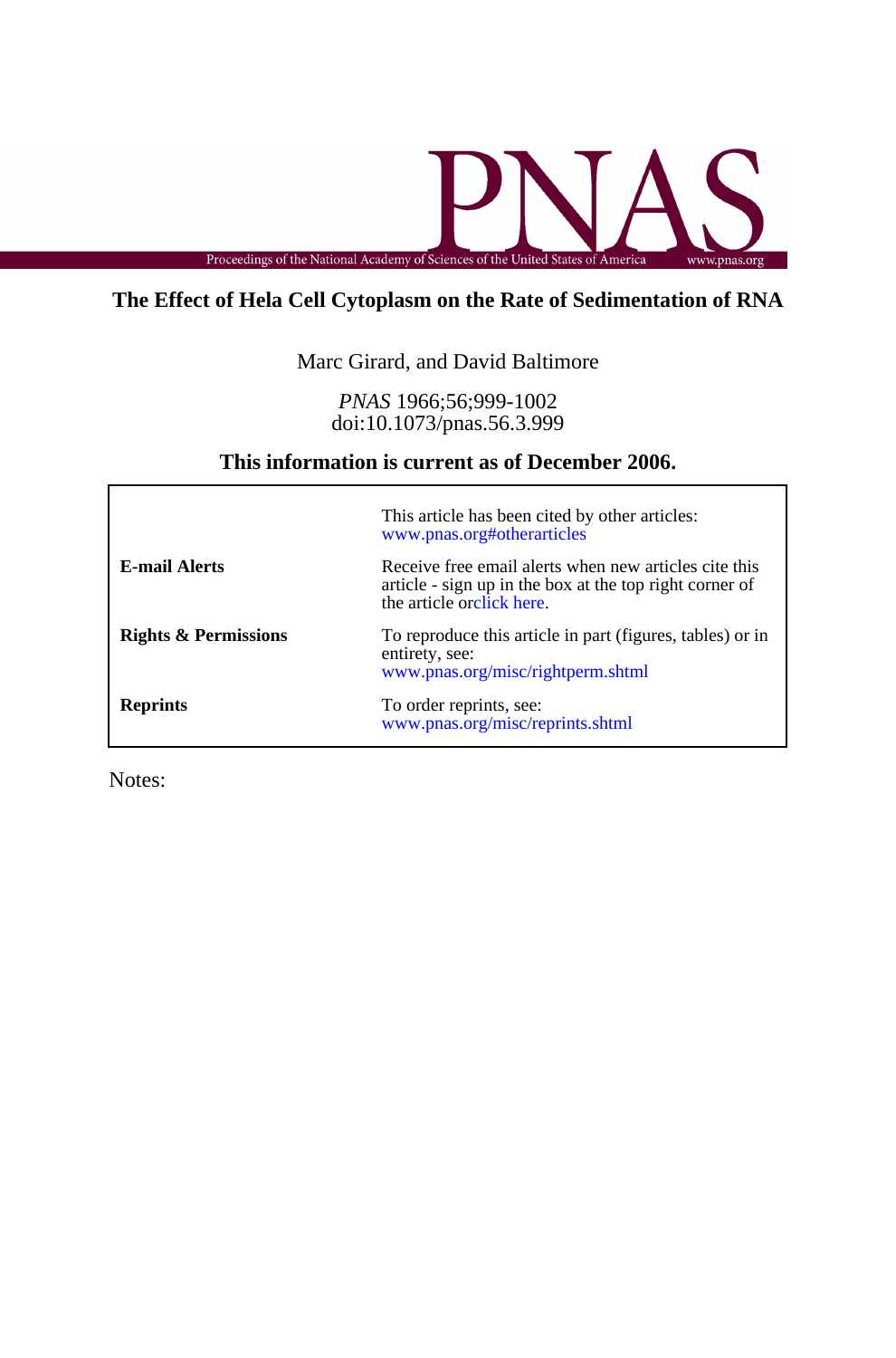## THE EFFECT OF HELA CELL CYTOPLASM ON THE RATE OF SEDIMENTATION OF RNA\*

### BY MARC GIRARD<sup>†</sup> AND DAVID BALTIMORE

SALK INSTITUTE FOR BIOLOGICAL STUDIES, SAN DIEGO, CALIFORNIA

#### Communicated by Renato Dulbecco, July 13, 1966

Ordinarily, sedimentation analysis of RNA preparations is carried out in simple aqueous solutions. Recently, numerous investigators have carried out experiments where RNA's in cytoplasmic extracts from various types of cells have been analyzed by sedimentation through gradients of sucrose. The implicit assumption has been made that the presence of the cytoplasmic extract does not in itself affect the rate of sedimentation of the RNA. However, we have recently found that some component of HeLa cell cytoplasmic extracts causes a 1.5-2-fold increase in the sedimentation rate of a number of species of RNA. Since this result bears on the interpretation of many types of experiments, we will report the phenomenon at this time, even though we know little about its mechanism.

 $Methods$ --Procedures for the preparation of labeled RNA were as described previously.<sup>1</sup> Briefly, RNA's were prepared from cells by phenol-extraction<sup>2</sup> and were fractionated on  $15{\text -}30\%$ sucrose gradients made with 0.1 M NaCl, 0.01 M Tris, pH 7.4, and 0.001 M EDTA, 0.5% sodium dodecyl sulfate (SDS-sucrose gradient). Labeled poliovirus RNA was taken from the 35S region of a gradient of the total nucleic acids from actinomycin-treated, infected cells labeled with  $P^{32}O_4$ throughout infection. Poliovirus double-stranded RNA was prepared as previously described.3 Labeled HeLa cell messenger RNA was prepared from polyribosomes extracted from cells which had been labeled for 30 min with H<sup>3</sup>-uridine,<sup>4</sup> by pooling the 20-35S region of the sucrose gradient. This RNA is free of labeled ribosomal RNA. The 45S ribosomal RNA precursor<sup>2</sup> was prepared by phenol extraction of the nuclei from cells labeled for 30 min with H<sup>3</sup>-uridine. The 16S and 28S species of ribosomal RNA were separated on <sup>a</sup> sucrose gradient.

Homogenization of cells to produce "cytoplasmic extract" was carried out with an all-glass homogenizer after swelling cells in hypotonic buffer.<sup>5</sup>

Sedimentation coefficients were estimated from the distances of sedimentation in a sucrose gradient, assuming a linear relation between coefficients and distances.6 In any one comparison of sedimentation rates, the sucrose gradients were centrifuged together in the same rotor so that the distances sedimented in different tubes are directly comparable. In each rotor at least one tube contained suitable reference markers. The markers used were 74S ribosomes, and the 60S and 45S ribosomal subunits<sup>4</sup> in gradients centrifuged in 0.0015 M  $Mg^{++}$ , and 30S and 50S ribosomal subunits in gradients containing 0.02 M EDTA.

The protocol for a typical experiment is as follows: cytoplasmic extract was prepared from  $2 \times 10^7$  cells in 1 ml of a solution containing 0.01 M Tris, pH 7.4, 0.01 M NaCl, and 0.0015 M MgCl<sub>2</sub>, kept continually at  $0-4^{\circ}$ C. No more than 20  $\mu$ l of a solution of the RNA to be tested (less than 1.0  $\mu$ g) was added to the extract, which was then rapidly layered on a 15-30% sucrose gradient made with the same buffer, and was centrifuged for the appropriate time. The temperature was maintained throughout at 0-4°. The gradients were collected, and the radioactivity in each fraction was determined as described previously.<sup>5</sup> During collection, the absorbance at  $260 \text{ m}\mu$  of the effluent was continually monitored. In experiments where 0.02 M EDTA was used, the cytoplasmic extracts were adjusted to  $0.02 M$  EDTA, and the sucrose solutions for the gradient were made up in 0.02 M EDTA, 0.01 M Tris, pH 7.4, and 0.01 M NaCl.

Results.—Figure 1 compares the rate of sedimentation of  $P^{32}$ -labeled poliovirus RNA in 0.0015 M Mg<sup>++</sup> and in a HeLa cell cytoplasmic extract made with  $0.0015$ M Mg<sup>++</sup>. Without cytoplasm the RNA sediments at about  $50S$ ;<sup>7</sup> addition of cytoplasm increases this value to about  $75S$ . In extracts containing 0.02 M EDTA, viral RNA has <sup>a</sup> sedimentation coefficient of 35S, and the addition of cytoplasm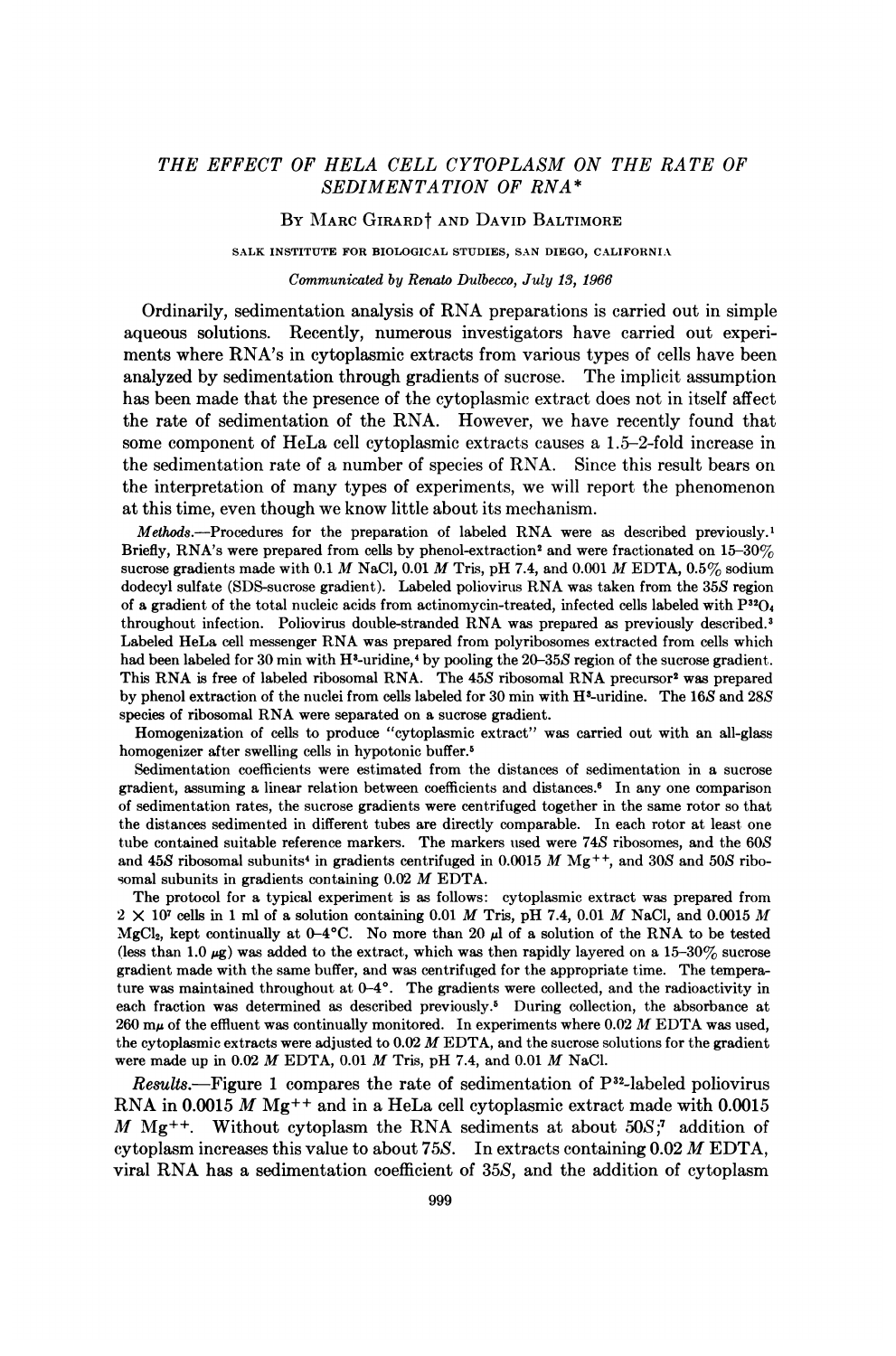

FIG. 1.—Sedimentation of poliovirus RNA.  $h$   $\overrightarrow{h}$   $\overrightarrow{h}$   $\overrightarrow{h}$   $\overrightarrow{h}$   $\overrightarrow{h}$   $\overrightarrow{h}$   $\overrightarrow{h}$   $\overrightarrow{h}$   $\overrightarrow{h}$   $\overrightarrow{h}$   $\overrightarrow{h}$   $\overrightarrow{h}$   $\overrightarrow{h}$   $\overrightarrow{h}$   $\overrightarrow{h}$   $\overrightarrow{h}$   $\overrightarrow{h}$   $\overrightarrow{h}$   $\overrightarrow{h}$   $\overrightarrow{$ Fig. 1.—Sedimentation of poliovirus RNA.<br>20 30 10 20 30 10 20 30 10 30 10 30 10 30 10 30 10 30 10 30 10 30 10 30 10 30 10 30 30 10 30 30 10 30 30 30 10 16.5 hr at 23,000 rpm in the SW 25.3 rotor of<br>the Spinco ultracentrifuge. The gradients the Spinco ultracentrifuge. The gradients FIG. 2.—Sedimentation of the smaller species with EDTA were centrifuged 18 hr at 17,000 of ribosomal RNA. Gradients with Mg<sup>++</sup> rpm in the SW 25.1 rotor. In this, and all other wer with EDTA were centrifuged 18 hr at 17,000 of ribosomal RNA. Gradients with Mg<sup>++</sup><br>rpm in the SW 25.1 rotor. In this, and all other were centrifuged for 16.5 hr at 23,000 rpm figures, the solid line represents optical density in the SW 25.3 rotor; those with EDTA were at 260  $m\mu$ , and the dotted line is the radio-entrifuged at 24,000 rpm for 19 hr in the at  $260 \text{ m}\mu$ , and the dotted line is the radio-<br>activity.<br>SW 25.1 rotor.



 $SW 25.1$  rotor.

raises this to about 65-70S (Fig. 1). Thus, the increased sedimentation rate in cytoplasm seems to be independent of divalent cations. Extracts from uninfected cells or from poliovirus-infected cells have similar effects.

The effect of cytoplasmic extract on the rate of sedimentation of ribosomal RNA's was also tested, both in the presence of  $0.0015 \text{ Mg}^{++}$  and in  $0.02 \text{ M}$  EDTA. The results with the smaller ribosomal RNA molecule are shown in Figure 2; those obtained with the larger one are shown in Figure 3. Comparing results obtained with and without cytoplasm in a given solution, it can be concluded that:

(1) In 0.0015 M Mg<sup>++</sup>, the sedimentation rate of the smaller molecule is  $30S$ and is increased by cytoplasmic extracts to 45S; under the same circumstances the larger RNA goes from 40S to 60S.

(2) In 0.02 M EDTA, the sedimentation rate of the smaller molecule is 16S and is increased by cytoplasmic extract to 30S; under these circumstances the larger RNA goes from 28S to 50S.

The sedimentation rate of messenger RNA in 0.0015  $M$  Mg<sup>++</sup> is increased by cytoplasmic extract from an average value of 40S to an average value of 60S (Fig. 4). In 0.02 M EDTA, the sedimentation rate is increased from 25S to about 50S (Fig. 4).

The large, nuclear RNA, which is a precursor of ribosomal RNA,<sup>2</sup> has a sedimentation rate of 60S in 0.0015 M Mg<sup>++</sup>, and increases to 100S after addition of cytoplasmic extract. In  $0.02$  *M* EDTA, the sedimentation rate is increased by the extract from 45S to 80S.

The effect is especially large with double-stranded poliovirus RNA.3 In 0.02 M EDTA, this RNA has <sup>a</sup> sedimentation coefficient of 18S in the absence of cytoplasmic extract, and of 120S in its presence. Extracts from either infected or uninfected cells have the same effect.

Because of the large effect on double-stranded RNA, we tested double-stranded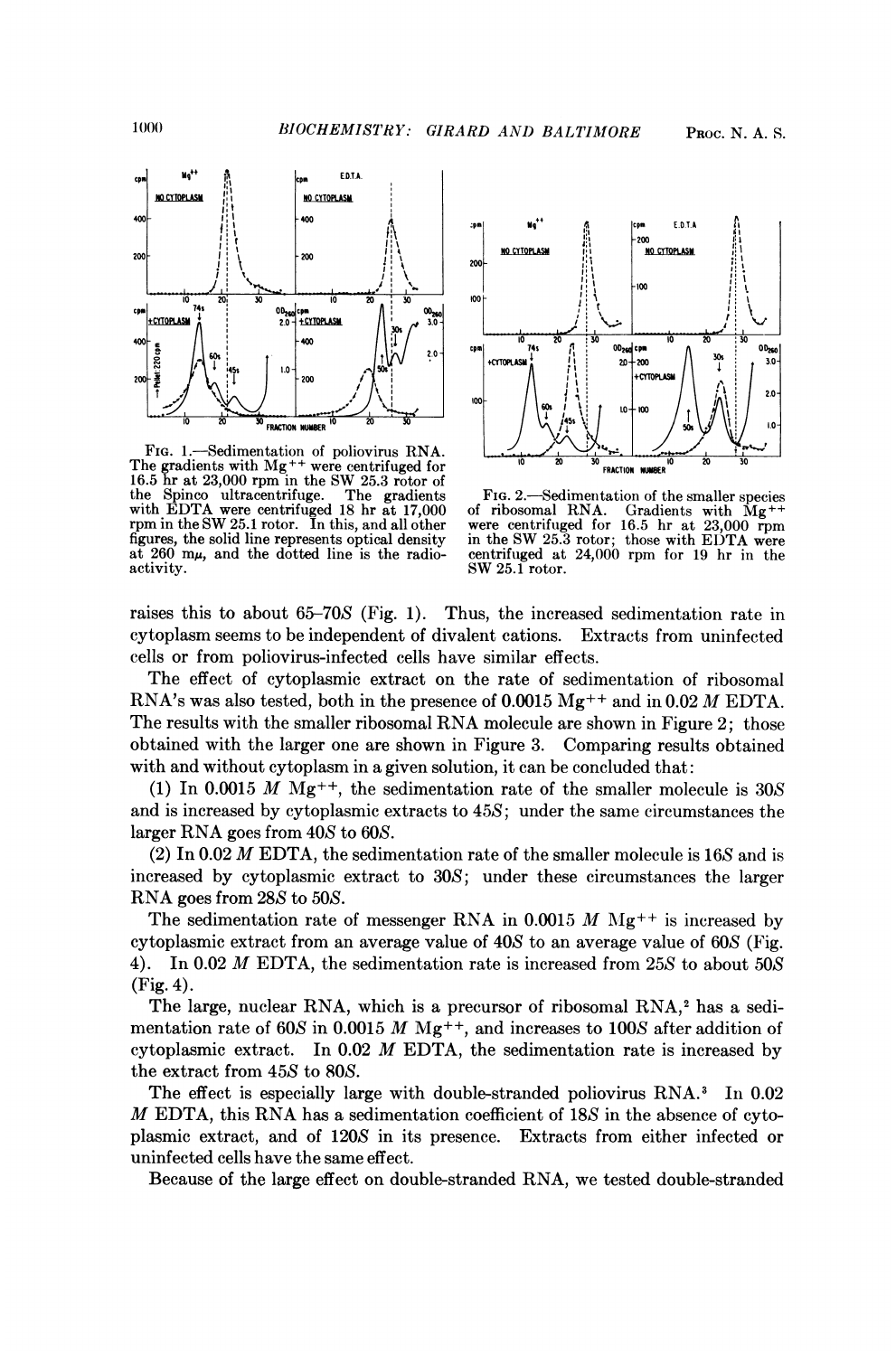

FIG. 3. Sedimentation of the larger species  $0$   $20$   $30$  FRACTION NUMBER of ribosomal RNA. Gradients with Mg<sup>++</sup><br>were centrifuged at 23,000 rpm for 16.5 hr FIG. 4.—Sedimentation of HeLa cell mescentrifuged for 19 hr at 22,500 rpm in the in the SW 25.1 rotor for 18 hr a SW 25.1 rotor.  $(Mg^{++})$  and 25,000 rpm (EDTA).



in the SW 25.3 rotor; those with EDTA were senger RNA. Gradients were centrifuged centrifuged for <sup>19</sup> hr at 22,500 rpm in the in the SW 25.1 rotor for <sup>18</sup> hr at 21,500 rpm

polyoma DNA (a gift of Dr. Basil Smith) and found that cytoplasmic extract increased its sedimentation rate by a factor of 3.

In summary, cytoplasmic extract increases the sedimentation rate of singlestranded RNA by a factor of approximately 1.5 in 0.0015  $M$  Mg<sup>++</sup>, and by a factor of approximately 2.0 in 0.02 M EDTA. With double-stranded nucleic acid the effect is even greater.

The factors responsible for the effect of cytoplasmic extract on RNA sedimentation rate are now under study. A few properties are presently known. The fact that the increased sedimentation rate occurs in the presence of EDTA tends to rule out the possibility that it is caused by binding of ribosomes or ribosomal subunits to the RNA. Moreover, we have been able to produce the effect with extracts containing no detectable ribosomal particles. The factors are quantitatively excluded from Sephadex G-50, and thus are probably greater than 10,000 molecular weight. They are present and active whether or not extracts are treated with <sup>1</sup> per cent sodium deoxycholate and <sup>1</sup> per cent Brij (a nonionic detergent).

Discussion.-The fact that cytoplasmic extracts from HeLa cells can increase the sedimentation rate of any kind of added RNA shows that RNA interacts with components of the extracts. It is therefore impossible to know whether in the cytoplasm of intact cells any RNA molecule is free, i.e., not subject to the interaction seen in disrupted cell preparations. The findings also affect the interpretation of experiments in which characteristics of RNA were deduced from its sedimentation rate in cytoplasmic extracts. The following points should be considered. The following points should be considered.

Attachment of messenger RNA to "subribosomal" particles: It has been reported that vaccinia virus messenger RNA, very soon after its synthesis, becomes attached to the 45S ribosomal subunit.8 This conclusion was derived from the observation that newly made messenger RNA sedimented at 45S in cytoplasmic extracts, whereas after extraction from the cytoplasm, it sedimented at 16S in the absence of  $Mg^{++}$ .<sup>9</sup> As shown above, such an RNA, when simply added to cytoplasmic extract, will sediment at 45S. Thus, the evidence for an association of newly made